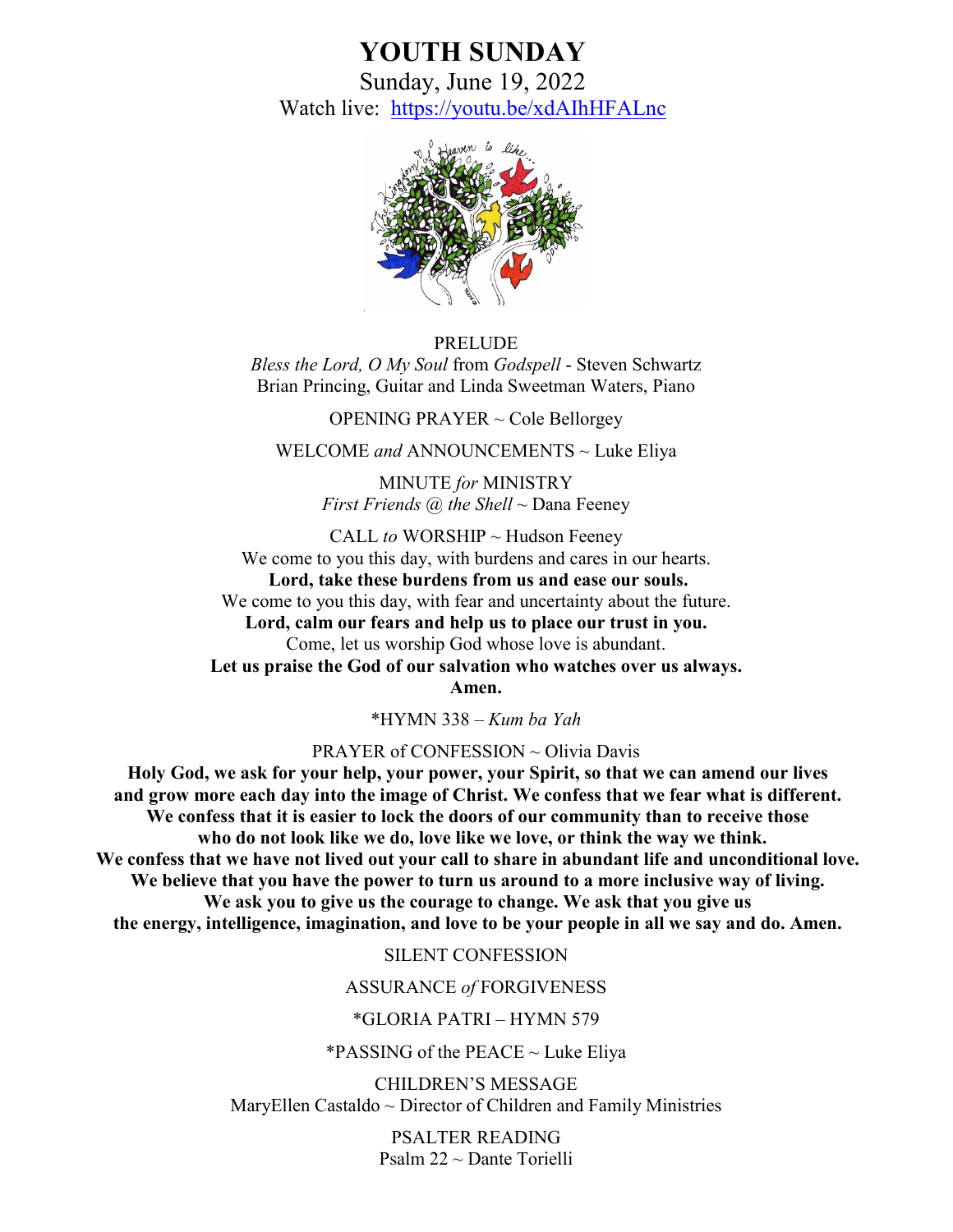## MUSICAL OFFERING *Blessings* - Laura Story Samantha McDevitt, Soprano Brian Princing, Guitar and Linda Sweetman Waters, Piano

*We pray for blessings, we pray for peace, comfort for family, protection while we sleep. We pray for healing, for prosperity. We pray for Your mighty hand to ease our suffering. And all the while, You hear each spoken need, yet love is way too much to give us lesser things. 'Cause what if your blessings come through raindrops? What if Your healing comes through tears? What if a thousand sleepless nights are what it takes to know You're near? And what if trials of this life are Your mercies in disguise? We pray for wisdom, Your voice to hear, and we cry in anger when we cannot feel You near. We doubt Your goodness, we doubt Your love, as if every promise from Your Word is not enough. And all the while, You hear each desperate plea, and long that we'd have faith to believe. 'Cause what if your blessings come through raindrops?.... When friends betray us and when darkness seems to*  win, we know that pain reminds this heart that this is not, this is not our home. It's not our home. 'Cause what if *your blessings come through raindrops?.... What if my greatest disappointments or the aching of this life is the revealing of a greater thirst this world can't satisfy? And what if trials of this life, the rain, the storms, the hardest nights are Your mercies in disguise?*

> EPISTLE READING Galatains  $3:23-29 \sim CJ$  Torielli

SERMON *Reflections of Sunday School*  MaryEllen Castaldo Isabella Burger ~ Samantha McDevitt ~ Gianna Torielli

RECOGNITION *of* GRADUATES *and* SUNDAY SCHOOL TEACHERS

OFFERING INVITATION ~ Gianna Torielli Please venmo @FirstPres-RidgewoodNJ or mail your check to the church. Thank you!



First Pres Ridgewood NJ @FirstPres-RidgewoodNJ

PRAYER of DEDICATION ~ Gianna Torielli

OFFERTORY SOLO *Here I Am to Worship* - Tim Hughes Brian Princing, Guitar

PRAYERS *of the* PEOPLE ~ Isabella Burger Please join me in the responsive Prayers of the People. Those who are with us in the Sanctuary will find it in your bulletin.

Holy and loving God, we thank you for shining a light in the darkness and carving out a pathway to new life. As we gather and remember the freedom offered through your son Jesus Christ, we offer our prayers for the world and our lives. We pray for countries and cities that are marked by war and by violence. We pray for our global leaders and for all those who are in positions of decision making and power. **Lord, hear our prayer.**

God of healing and hope, we pray for all those who are ill or in pain, for the anxious and discouraged, for those facing death or those who have lost someone dearly beloved. We pray for those struggling to make ends meet in these uncertain times and those who deal each day with the challenges associated with poverty and social exclusion.

## **Lord, hear our prayer.**

God of the faithful future, bless this community of faith and guide us as we plan for the future in changing times. Bless students and teachers as another school years ends. Give us a time of rest and enjoyment in the summer months and restore our hope and our energy to serve in your world.

## **Lord, hear our prayer.**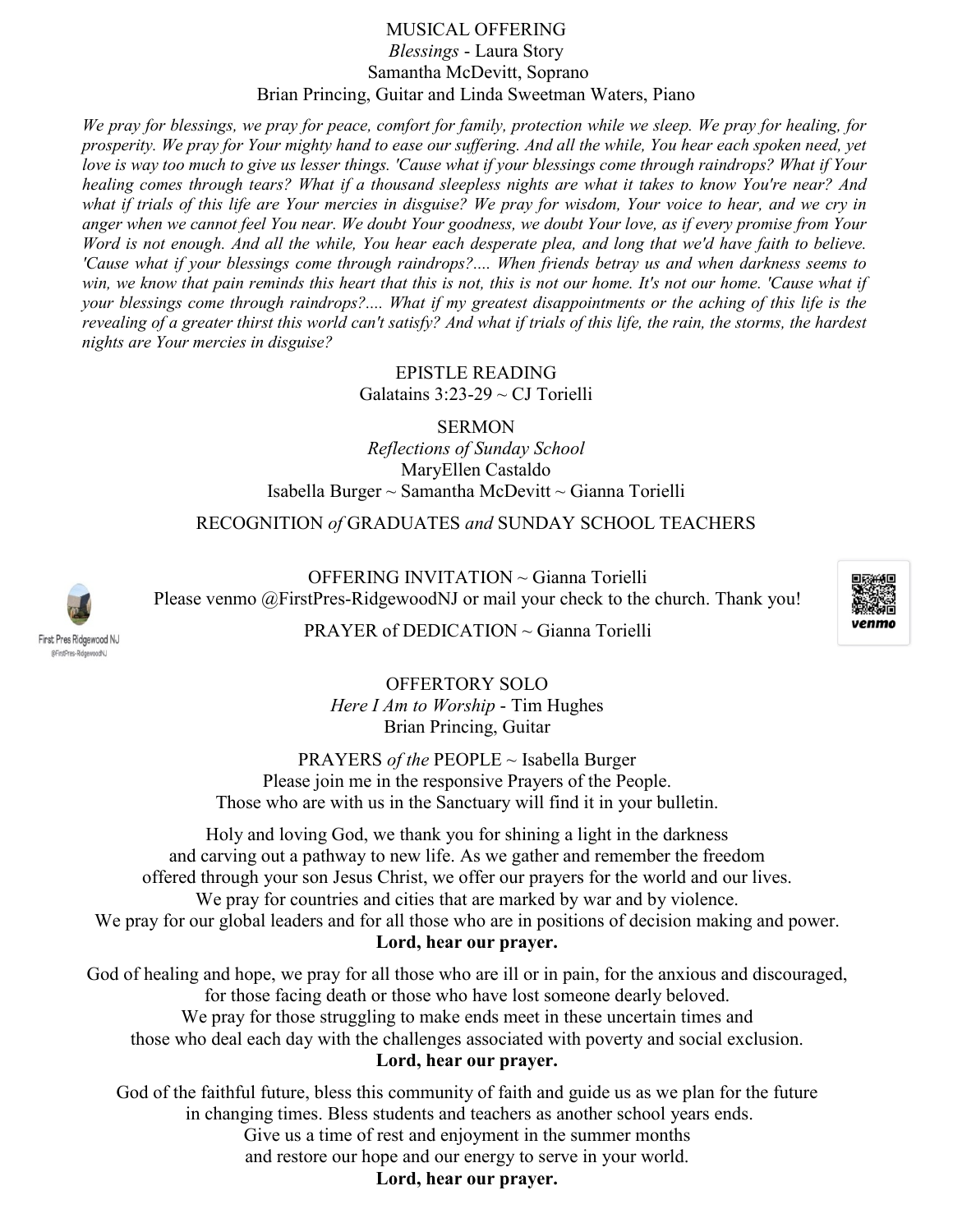May we live in the spirit of gratitude to you and generosity to our neighbor. In this season and all year long , give us the gift of a thankful heart so that we may acknowledge you as Giver of all that is good in our lives.

**Lord, hear our prayer.** 

We offer all of our prayers through Jesus Christ our Lord who taught us to say together: **Our Father who art in heaven Hallowed be thy name, thy kingdom come thy will be done on earth as it is in heaven. Give us this day our daily bread and forgive us our debts as we forgive our debtors and lead us not into temptation but deliver us from evil. For thine is the kingdom, and the power, and the glory, forever. Amen.** 

\*HYMN 372 – *Lord, I Want to Be a Christian*

## BENEDICTION ~ Maddy Eliya

## POSTLUDE

## *Day By Day* from *Godspell* - Steven Schwartz Brian Princing, Guitar and Linda Sweetman Waters, Piano

## CHANCEL FLOWERS

Chancel Flowers are given by Suzy and Andy McDevitt in honor of Ryan and Sam McDevitt for their college and high school graduations, and for all of this year's graduates. They are also in honor of all of you, our church congregation.

They say, "It takes a village." But I say, "It takes a church family." When Ryan and Sam were baptized here at First Pres, our Catholic family and friends didn't understand why there weren't appointed Godparents. I had to explain that at our Presbyterian church, the entire congregation is charged with helping to raise the child in the Christian way. Over the years, this congregation has loved, role modeled for, guided, shaped and encouraged both of our children to live "in the God way."

Here, they have been given the opportunity to share their God given talents, to share their thoughts and ideas about Christianity without fear or judgement, and to create friendships with other kids who have the same values. They have formed relationships with all generations of members, and have been made to feel important, because church members showed interest in them, inquired about things going on in their lives, sent them cards of encouragement and congratulations, and even attended outside events to see them perform.

Our children have most definitely grown in faith and love here, and have become better people because of this church family. We have been truly blessed, and we thank you all. It didn't take a village... it took this loving church family.

\*Please stand if you are able.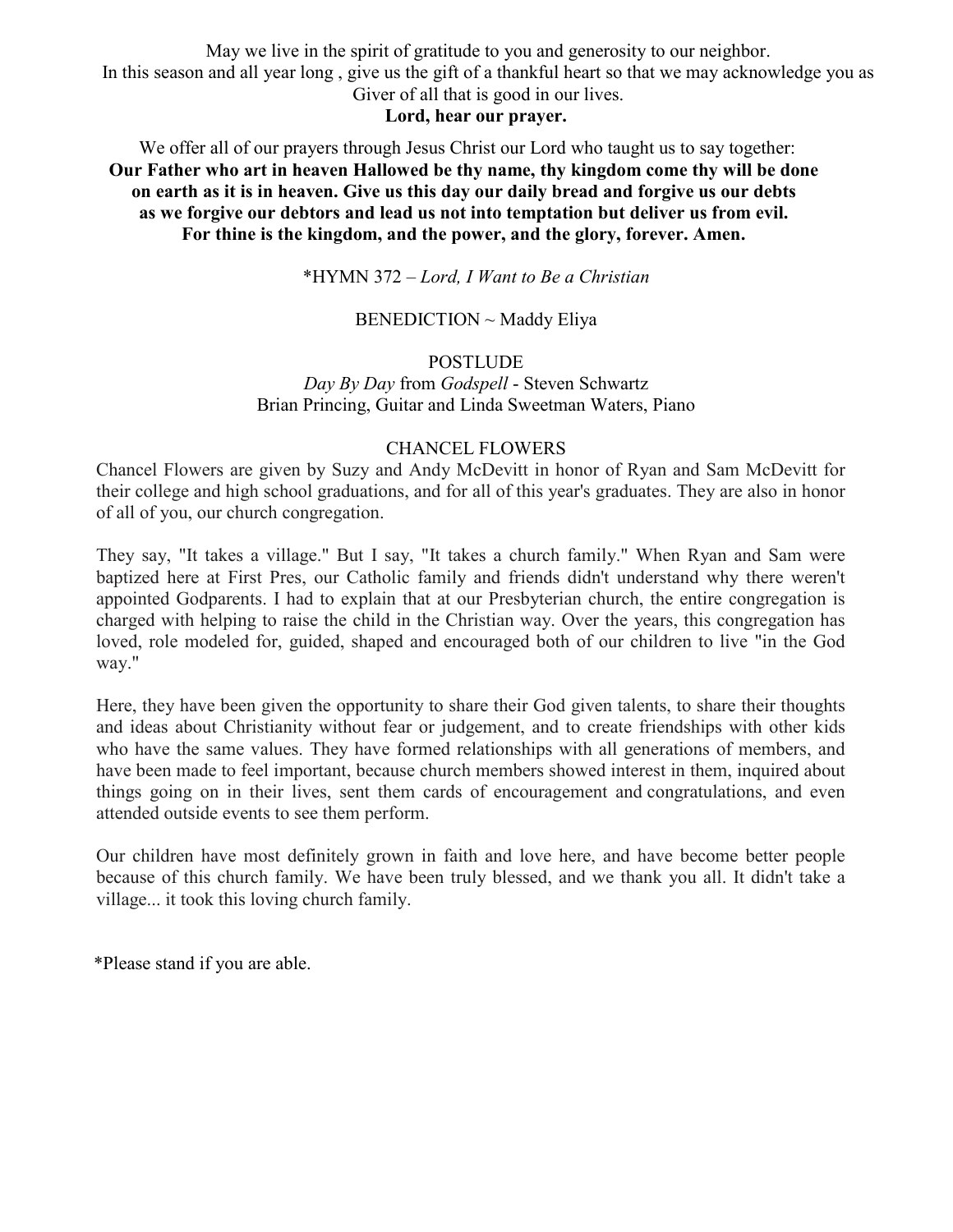Kum ba Yah



\* Come by here.